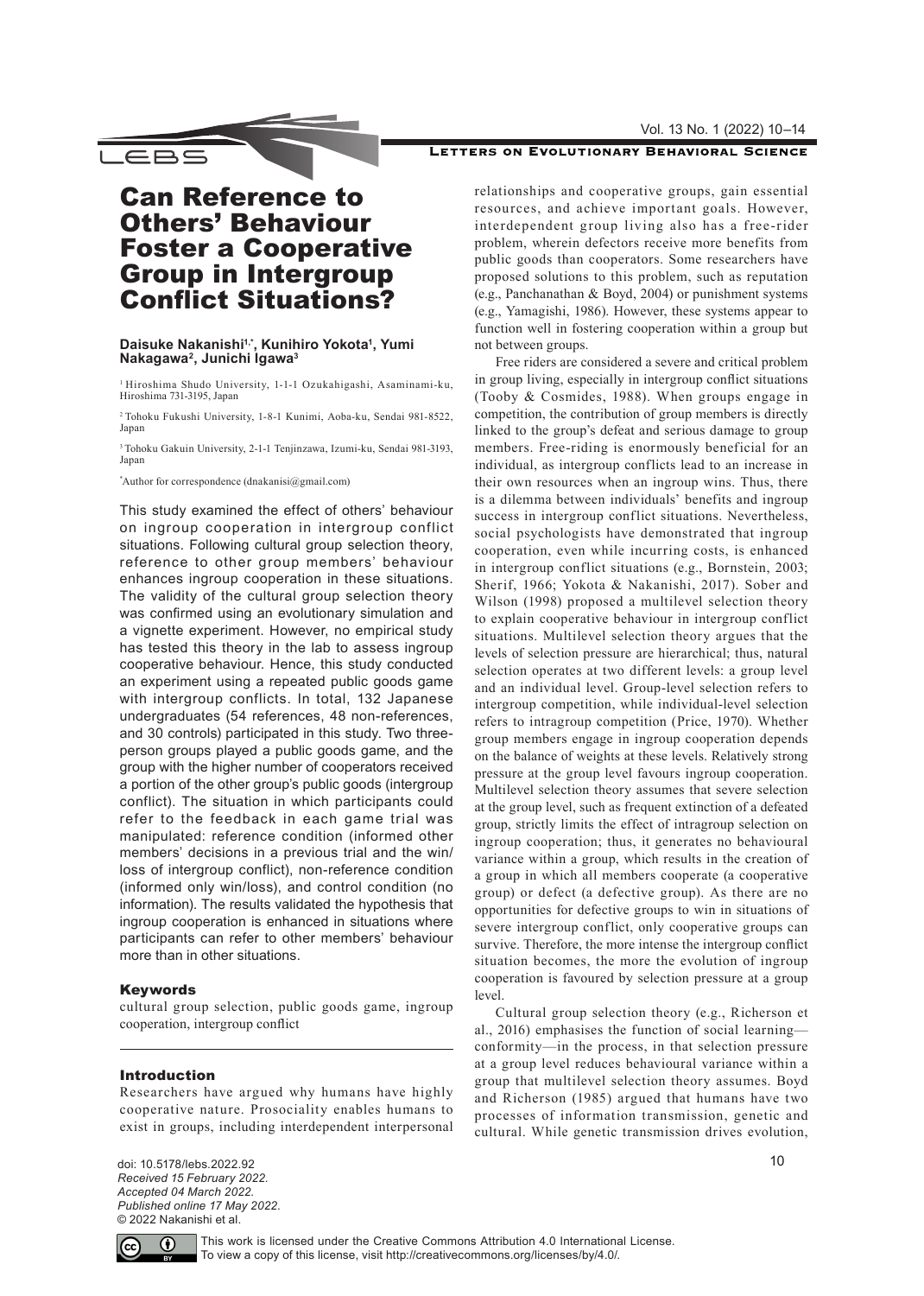cultural transmission is adaptive under high uncertainty, as it promotes conformity to the majority within a group (Henrich & Boyd, 1998; Kameda & Nakanishi, 2002). The cultural group selection theory states that culturally specific cooperative behaviour can evolve to establish and maintain large societies (Henrich, 2004). If more than half of the group members exhibited cooperation, conformity with the majority would have allowed us to cooperate. As cooperative groups have the capacity to win in intergroup conflict situations, the profit of cooperators in the group overwhelms the losing members. The repetition and accumulation of conformity to the majority transforms defectors into cooperators within a group, and as a result, a cooperative group is created. This logic can work contrarily in groups where fewer than half of the members are defectors. Conformity to defects within a group creates a defective group, which reduces the opportunities to win. These groups eventually become extinct. According to cultural group selection theory, conformity causes polarisation in that the variance reduces within a group and increases between groups.

Yokota and Nakanishi (2012) tested the validity of this theory by using an agent-based evolutionary simulation. In their simulation, 1,024 groups with 10 agents played a public goods game ten times. Subsequently, the number of cooperators was compared between the two randomly selected groups (intergroup conflict) in one generation. The situation in which an agent could refer to other members' behaviours and the intensity of intergroup conflicts were manipulated. At the end of one generation, based on the ranking of each group's collective resources and each individual's profits, the groups and individuals with the least were eliminated (selection pressure). The results showed that as intergroup conflict intensified, ingroup cooperation and conformity were enhanced only in situations where agents could observe others' behaviour in the present trial. Yokota and Nakanishi (2017) also showed that intergroup conflict enhances ingroup cooperation and conformity in a vignette experiment.

The evidence provided by Yokota and Nakanishi (2017) appears to be sufficient to confirm the validity of cultural group selection theory. However, since the incentives and benefits for participants were hypothetical in the simulation and vignette of this study, this theory should be tested in situations in which participants can gain real incentives. Efferson et al. (2008) also tested the validity of cultural group selection theory in a laboratory experiment, and their results supported the theory in a coordination game. However, there is little evidence to test cultural selection theory using a public goods game.

In this study, we aimed to replicate the results of Yokota and Nakanishi (2012) conceptually by conducting a laboratory experiment with a public goods game. The participants were randomly assigned to one of two groups of three individuals each. After participants played a public goods game, the cooperation rates of the groups were compared, and the group with more cooperators received a bonus reward, which was created by confiscating part of the other group's public goods (intergroup conflict). The intensity of intergroup conflict was manipulated by the cost of defeat in intergroup conflict. Feedback on other members' decisions in a previous trial and the result of intergroup conflict were also manipulated.

#### *Empirical evidence of cultural group selection*

Based on cultural group selection theory, we hypothesised that as intergroup conflict intensifies, ingroup cooperation would be enhanced only in situations where participants could refer to other members' previous decisions regarding the public goods game (Hypothesis 1). Concerning the total amount of reward, the groups that could refer to other members' behaviour earned more than when they could not (Hypothesis 2). The incentive structure of a public goods game negatively affects the relationship between the number of cooperative decisions in these games and the total reward, as defection is the dominant strategy. However, cultural group selection theory argues that cooperation is rational, as conformity leads to the development of cooperative groups. Thus, the correlation between the amount of cooperation and the total amount of experimental reward should be weaker in intergroup conflict situations where reference to others' behaviour is possible, whereas a negative correlation would be observed in situations with no intergroup conflict and no reference to others' behaviour (Hypothesis 3).

#### **Methods**

A total of 132 undergraduates (87 women and 45 men) participated in the experiment. All participants provided signed informed consent as required by the Declaration of Helsinki.

# *Procedure*

Participants were seated in a private booth and signed an informed consent document. Then, participants played the public goods game using a web-based social dilemma programme, *Dokolemma* (Nakanishi et al., 2020) on an iPad Air. In every session, six participants were randomly assigned to "Group A" or "Group B" each group consisted of three participants. The experimenter informed the participants that interactions and communication with other participants were not allowed to maintain anonymity. Participants played 50 public goods games, including those with intergroup conflicts. In every game, the participants received 15 yen and decided whether to contribute funds to their own group. Donated funds were doubled by an experimenter and distributed equally among all the ingroup members.

## *Manipulation of intergroup conflict*

Intergroup conflict was manipulated based on the participants' decisions in the public goods game. Three conditions were included in this experiment: reference, non-reference, and control conditions. The reference and non-reference conditions involved intergroup conflict between an ingroup and outgroup, wherein the number of cooperators was compared between the two groups. The group with fewer cooperators had 20% of the total collected rewards confiscated, which the group with more cooperators received as a bonus. This confiscated bonus was distributed equally among all group members.

#### *Manipulation of reference to others' behaviour*

Reference to others' behaviour was manipulated in terms of feedback information related to a previous trial. Under the reference condition, participants could refer to information on all their decisions in a previous trial and

Nakanishi et al. *LEBS* Vol. 13 No. 1 (2022) 10–14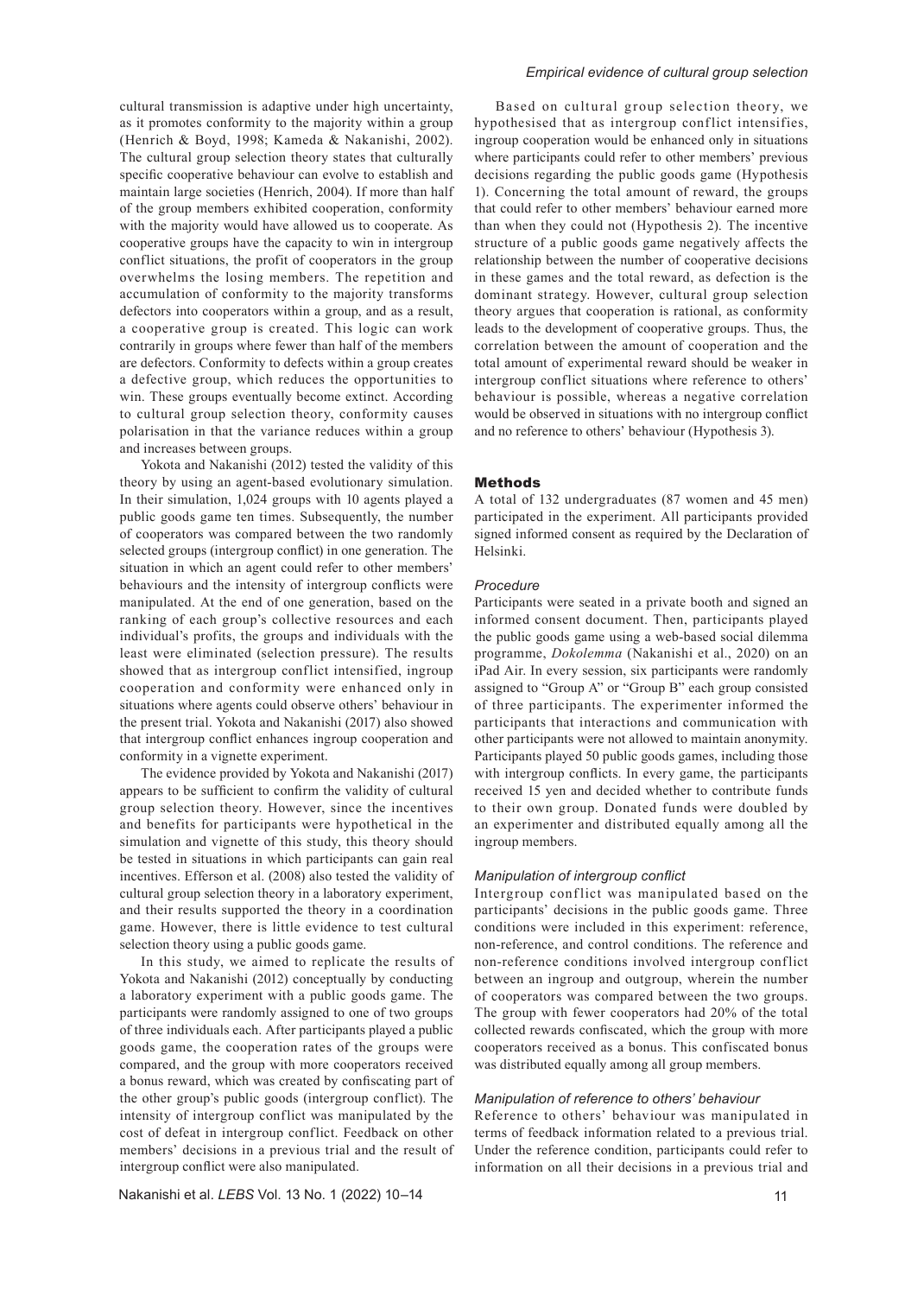the intergroup conflict outcome. Under the non-reference condition, participants experienced intergroup conflict, but did not have access to feedback from the previous trial. No intergroup conflict or feedback manipulation was performed in the control condition. The number of participants subjected to the reference, non-reference, and control conditions was 54 (18 groups), 48 (16 groups), and 30 (10 groups), respectively.

# Results

Figure 1 shows the mean cooperation rate within each group in each trial under the three conditions. To test Hypothesis 1, we performed a binomial generalised linear mixed model (GLMM) using R ver. 4.1.1 (R Core Team, 2021) using the lme4 package (glmer function). In the subsequent analyses, the level of significance was set at 5%. The dependent variable was the participants' decision (contribution to their own group or not), and the independent variables were reference to others' behaviour (dummy variable: reference condition  $= 1$ , no-reference and control condition  $= 0$ ) and intergroup conflict (dummy variable: reference and no-reference condition = 1, control condition  $= 0$ ). ID (a unique number to identify each participant), group ID (for group identification), and trials (50 trials) were included in the GLMM model as randomeffect variables. The results showed that the main effect of reference  $(b = 1.32, SE = 0.45)$  was significant, but that of intergroup conflict was not  $(b = -0.24, SE = 0.52)$ . Thus, ingroup cooperation was more enhanced in the reference condition than in the other conditions.

The linear mixed model (LMM), which included the average of the total amount of experimental reward for each participant, was established for Hypothesis 2 (reference condition: 1,377.22 yen, *SD* = 172.73; nonreference condition: 1,252.50 yen, *SD* = 238.80; control condition: 1,219.00 yen, *SD* = 221.33). To test Hypothesis 2, we performed LMM with the help of the lmerTest package (lmer function) using R ver. 4.1.1 (R Core Team, 2021). Group ID was incorporated into the LMM model as a random-effect variable. The results showed that the main effect of reference  $(b = 124.72, SE = 53.13)$  was significant, but that of intergroup conflict was not  $(b = -33.50, SE =$ 62.33).

We calculated the correlation coefficients between the frequency of cooperation and total reward amount for each condition. Consistent with Hypothesis 3, a significant negative correlation was exhibited in the control condition (*r* = −.41), while no significant correlations were found in the reference  $(r = .15, ns.)$  and non-reference conditions  $(r)$  $=-.24, ns.$ ).

## **Discussion**

This study conducted a laboratory experiment to generate empirical evidence to validate cultural group selection theory. We found that ingroup cooperation was remarkably promoted in situations in which participants could refer to other participants' behaviour in a public goods game with intergroup conflict. In intergroup conflict situations, the unavailability of references did not allow participants to cooperate with the ingroup. These results were consistent with the prediction of cultural group selection theory, which found that conformity enhances ingroup cooperation and creates cooperative groups.

One limitation of this experiment was the lack of evidence that the participants imitated the behaviour of other group members. While the participants knew others' behavioural history, no behavioural measurement was conducted to determine whether their decisions conformed to those of the majority or the minority. An alternative explanation is fear-based cooperation, in which other group



Figure 1. Cooperation rate across three conditions.

Nakanishi et al. *LEBS* Vol. 13 No. 1 (2022) 10–14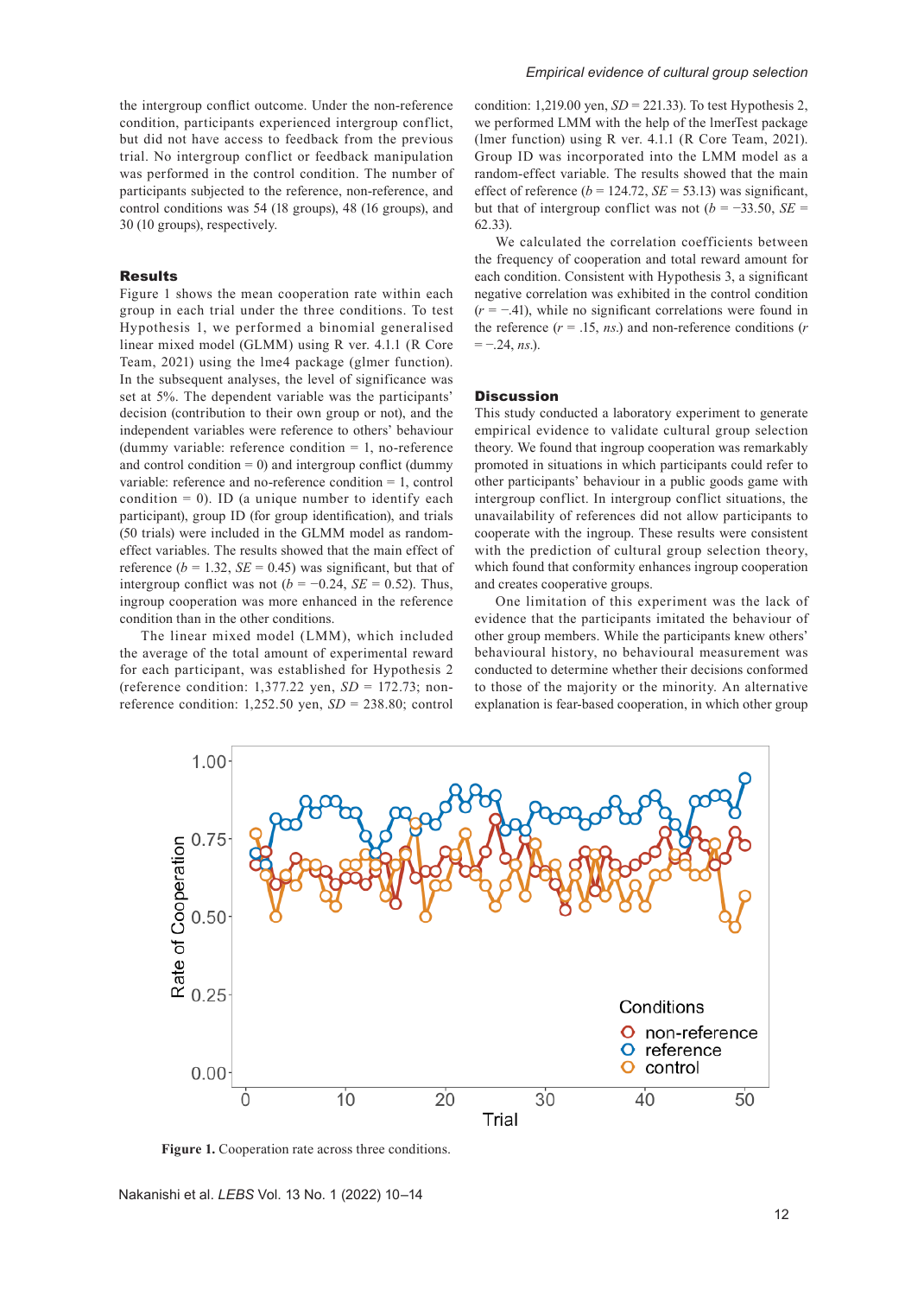members' monitoring of their decisions places pressure on participants to be cooperative. Similarly, participants may refer to the number of outgroup cooperators to decide their own behaviour. Participants could estimate how many cooperators an outgroup possessed in terms of the outcome of an intergroup conflict, even though they did not inform the number of an outgroup's cooperators.

Another limitation was the experimental design of this study. The experiment did not include a condition in which participants could refer to others' behaviour without intergroup conflicts. In cultural group selection theory, intergroup conflict is not a necessary condition to enhance ingroup cooperation (Henrich, 2004), thus, we can expect that ingroup cooperation should be promoted only by conformity.

Moreover, the effect of reciprocity on ingroup cooperation was not controlled for in this study. Romano and Balliet (2017) showed that the power of reciprocity exceeded that of conformity in ingroup cooperation. Our findings should be confirmed using a revised experimental design to detect the pure effect of conformity on ingroup cooperation.

Another limitation was the group size and culture. The ideas of the majority and minority in a three-person group were unstable and vague. Furthermore, as Molleman & Gächter (2018) showed the East Asians referred social information more frequently than Westerners in a public goods game, our findings might be specific to Japanese. Therefore, future studies should conduct experiments with larger groups in Western countries and use behavioural measurements to detect participants' imitation of the majority's behaviour.

Cultural group selection theory requires the assurance of the assumption that the adaptive conformity tendency in the context of information seeking is applicable to public goods games. In other words, the tendency to imitate the majority has an adaptive nature in the context of information seeking, but not necessarily in the context of public goods. Yokota and Nakanishi (2012) partly explored this point, while Nakanishi and Yokota (2016) also reported negative simulation results. However, few studies have examined this issue empirically. Thus, whether the extent to which people refer to the actions of others during information seeking when deciding to cooperate in public goods games remains unclear. It is necessary to determine whether there is consistency between the situations in which multiple games are played.

The findings provide empirical evidence that conformity is adaptive, not only in an information-seeking situation, but also in an intergroup conflict situation involving a different adaptive task. Our findings question the hypothesis of domain specificity (Tooby & Cosmides, 1992). Following a domain-specific approach, natural selection operates to design cognitive mechanisms to solve specific adaptive problems across millions of generations (Cosmides & Tooby, 1994). Conformity to the majority is assumed to be a domain-specific psychological mechanism used to seek information on survival (e.g., Boyd & Richerson, 1985). Based on this hypothesis, it can be stated that conformity cannot function sufficiently to solve other adaptive tasks. However, our findings suggest that conformity can enhance ingroup cooperation in intergroup conflict situations, which is a different type of adaptive

Nakanishi et al. *LEBS* Vol. 13 No. 1 (2022) 10–14

problem, wherein the adaptive tasks involved their reproductive success and the defence of the ingroup from outgroup threats (Tooby & Cosmides, 1988). Therefore, the results of this study imply that the function of domainspecific psychological mechanisms is not strictly fixed in adaptive problems. The flexibility of the cognitive mechanisms should be explored in future studies.

## Acknowledgment

This study was supported by the Japan Society for the Promotion of Science (grant numbers 17K04335 and 20K03323).

# Author contribution

DN developed the study concept and design, YN collected the data, and JI analysed the data. DN and KY wrote the manuscript.

## Ethical statement

This study was conducted in accordance with the recommendations of the Ethics Committee of the Faculty of Humanities and Human Science at Hiroshima Shudo University, which also approved the study protocol (No. 2010-1).

# Data accessibility & programme code

<https://osf.io/5dzhf/>

## Supplementary material

The web-based social dilemma programme is available at <https://ver2.jp/download/web/dokolemma/>

# References

- Bornstein, G. (2003). Intergroup conflict: Individual, group, and collective interests. *Personality and Social Psychology Review*, *7*(2), 129–145. [https://doi.](https://doi.org/10.1207/S15327957PSPR0702_129-145) [org/10.1207/S15327957PSPR0702\\_129-145](https://doi.org/10.1207/S15327957PSPR0702_129-145)
- Boyd, R., & Richerson, P. J. (1985). *Culture and the evolutionary process*. University of Chicago Press.
- Cosmides, L., & Tooby, J. (1994). Origins of domain specificity: The evolution of functional organization. In L. Hirschfeld, & S. Gelman (Eds.) *Mapping the mind: Domain specificity in cognition and culture* (pp. 85–116). Cambridge University Press.
- Efferson, C., Lalive, R., & Fehr, E. (2008). The coevolution of cultural groups and ingroup favoritism. *Science*, *321*(5897), 1844–1849. [https://doi.org/10.1126/](https://doi.org/10.1126/science.1155805) [science.1155805](https://doi.org/10.1126/science.1155805)
- Henrich, J. (2004). Cultural group selection, coevolutionary processes and large-scale cooperation. *Journal of Economic Behavior & Organization*, *53*(1), 3–35. [https://doi.org/10.1016/S0167-2681\(03\)00094-5](https://doi.org/10.1016/S0167-2681(03)00094-5)
- Henrich, J., & Boyd, R. (1998). The evolution of conformist transmission and the emergence of between-group differences. *Evolution and Human Behavior*, *19*(4), 215–241. [https://doi.org/10.1016/](https://doi.org/10.1016/S1090-5138(98)00018-X) [S1090-5138\(98\)00018-X](https://doi.org/10.1016/S1090-5138(98)00018-X)
- Kameda, T., & Nakanishi, D. (2002). Cost-benefit analysis of social/cultural learning in a nonstationary